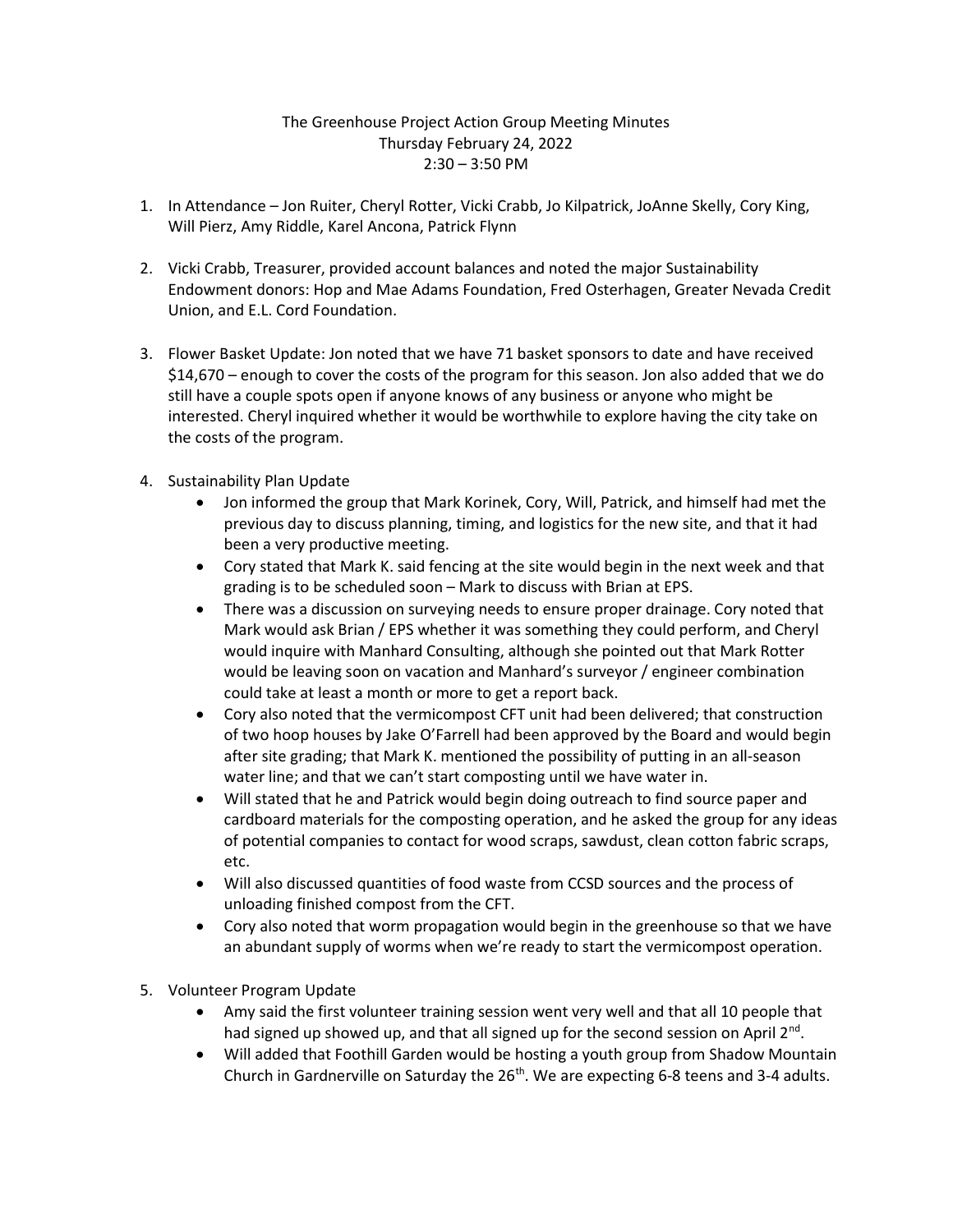- 6. Plant Sale Planning
	- Cheryl and Vicki have been obtaining baskets for the "Build a Basket" promotion; they have about 25 so far. It is still TBD how the baskets will be put together, i.e. what items will go into different sized baskets. Cheryl and Vicki will get gardening gloves as basket items. For now, we are targeting having 40 baskets available for the Mother's Day weekend plant sale event. Cheryl, Vicki, Jo, and anyone else interested will meet again separately in April for more detailed planning.
	- Cory said we'll start recruiting for Plant Sale volunteers at the next volunteer training session.
	- Cheryl asked how we can get more of the FFA students involved in helping with the Plant Sale. Group discussed possibly offering gift cards as incentives. Cory will let Charlie and Rebecca know about the event so the students can get it on their radar.
	- Cory also mentioned that some seedlings have been started; that the Shopify site would be better stocked and promotions would be ramped up around beginning of April to get early spring sales going; and that he'll be reviewing pricing for the upcoming season.
- 7. Farmers Market Planning for 2022 Season
	- Jon began by noting that the 2022 Carson Farmers Market would begin June  $4<sup>th</sup>$ , so we needed to start thinking about what this season's booth would entail. Cory added that we wouldn't be focusing on flower bouquets as in past years, so we needed to figure out what our "purpose" at the market would be.
	- JoAnne asked if we could sell hardy herbs like chives, etc. Cory said there would definitely be herbs and seedlings for sale, and Will added that we did a good amount in sales of those last season.
	- There was some discussion on offering some type of educational component at the market, and Will suggested we talk to Breana (Market Manager) to get her thoughts. If we do this, a good topic for the beginning of June would be to have Arnold give a garlic session. Cheryl suggested we may be able to provide business card size handouts throughout the morning advising of a class or workshop at 11 am (or whenever it was going to be).
	- Will asked if we should continue with being there every week or if we should go back to every other week. Vicki said if we have the resources, it would be good to continue with every week, as the community awareness of TGP is valuable.
- 8. Executive Director's update:
	- Jon said he had sent out the current produce donation numbers to the group, and noted that through February 2022 we were ahead of where we were in 2021, which was a good thing. We're still trailing the first two months of 2019 and 2020, but still an improvement over last year.
	- He also told the group that our USDA Specialty Crops Grant Letter of Intent was approved and we were asked to submit a full application by March  $15<sup>th</sup>$ . Jon and Lisa Taylor had met several times to work on the application and would be finalizing it in the coming week to submit it timely.
- 9. Greenhouse Manager's Update:
	- Cory informed the group that we've been harvesting tomatoes since the beginning of the year and they've been doing fairly well. He also said he's doing an experiment with